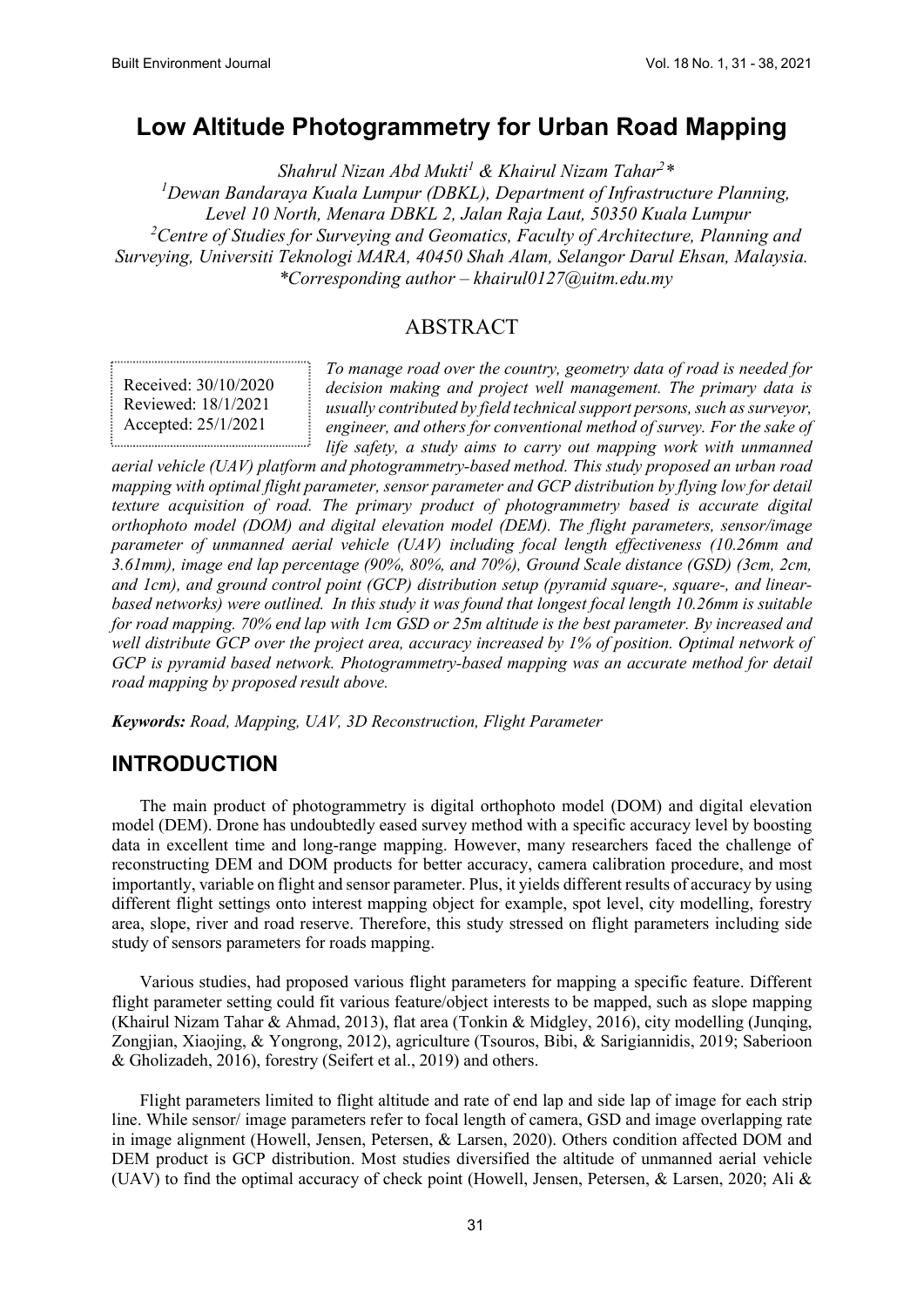Abed, 2019; Tahar, 2015). Others changed the end lap and side lap of image percentage (Jawak, Wankhede, & Luis, 2018; Seifert et al., 2019; Ali & Abed, 2019; Zhou, Lin, Gui, & Xie, 2012). Meanwhile, for difference feature mappings, Saad and Tahar (2019) proposed 10m optimal altitude for road defect mapping, which was proven by error analysis and Junqing et al. (2012) used a stereo camera at 300–400m altitude to map Shanxi City with 0.21m and 0.35m of horizontal and vertical errors respectively.

GCP purpose to give absolute position of photogrammetry product. K.N. Tahar, 2013 study on different GCP configuration and GPS observation data and proposed 80m flight altitude with 0.691m horizontal error and 9 GCP requirement for slope mapping. The checkpoint error can be decreased when more GCP is established (Sanz-Ablanedo, Chandler, Rodríguez-Pérez, & Ordóñez, 2018). However, optimal distribution GCP is prioritize. Less is more. Equation 1 and Equation 2 describe relation of flight altitude to the ground sample distance (GSD) and pixel size calculations, respectively. Different focal length has different GSD value even fly at same altitude.

$$
GSD = \frac{H}{f} * \mu
$$
 Eq. 1

Where,

 $GSD =$  ground sampling distance  $H =$  flying height  $f$  = focal length  $\mu$  = pixel size

$$
\mu = \frac{W}{SW} = \frac{H}{SH} \qquad \qquad \text{Eq. 2}
$$

Where,

 $\mu$  = pixel size  $W =$  width of camera sensor,  $SW =$  horizontal number of pixels for W  $H =$  height of camera sensor  $SH$  = vertical number of pixels

End lap percentage setting gives more image overlap for photo alignment. Overlap is an amount of one photograph that includes the area covered by another photograph in which the overlap area is expressed as a percentage. The photo survey minimum overlap, especially for digital image needs to acquire 80% end lap and 30% side overlap (Zhang, Xiong, & Hao, 2011). Equation 3 describes the degree of overlap formula derived from flight planner. Since this study used micro-UAV, the wind turbulence can affect the overlap by dragging the drone from its flight line. Therefore, the sensor/image parameters, such as image overlap degree, deflection angle, and aerial photograph height are not sufficiently stable (Li & Li, 2014).

degree of overlap = 
$$
\frac{P x * Py}{L x * L y} * 100
$$
 Eq. 3

Where,

Px  $&$  Py = width and height of the image overlap area Lx  $&$  Ly = width and height of the image

The feature matching depends most on the corresponding feature searching at different images. Therefore, to ensure accuracy and efficiency, image overlap percentage setting is crucial. Altitude affects the Ground sampling distance (GSD) of image. GSD is the distance between two consecutive pixel centres measured on the ground. The higher the altitude, the lower the spatial resolution of image. The GSD is directly proportional with UAV altitude. As the height increases, so does the GSD value (Figure 1). While, by certain height can cover a certain ground dimension/footprint. Ground footprint could be determined from Equation 4 or Equation 5.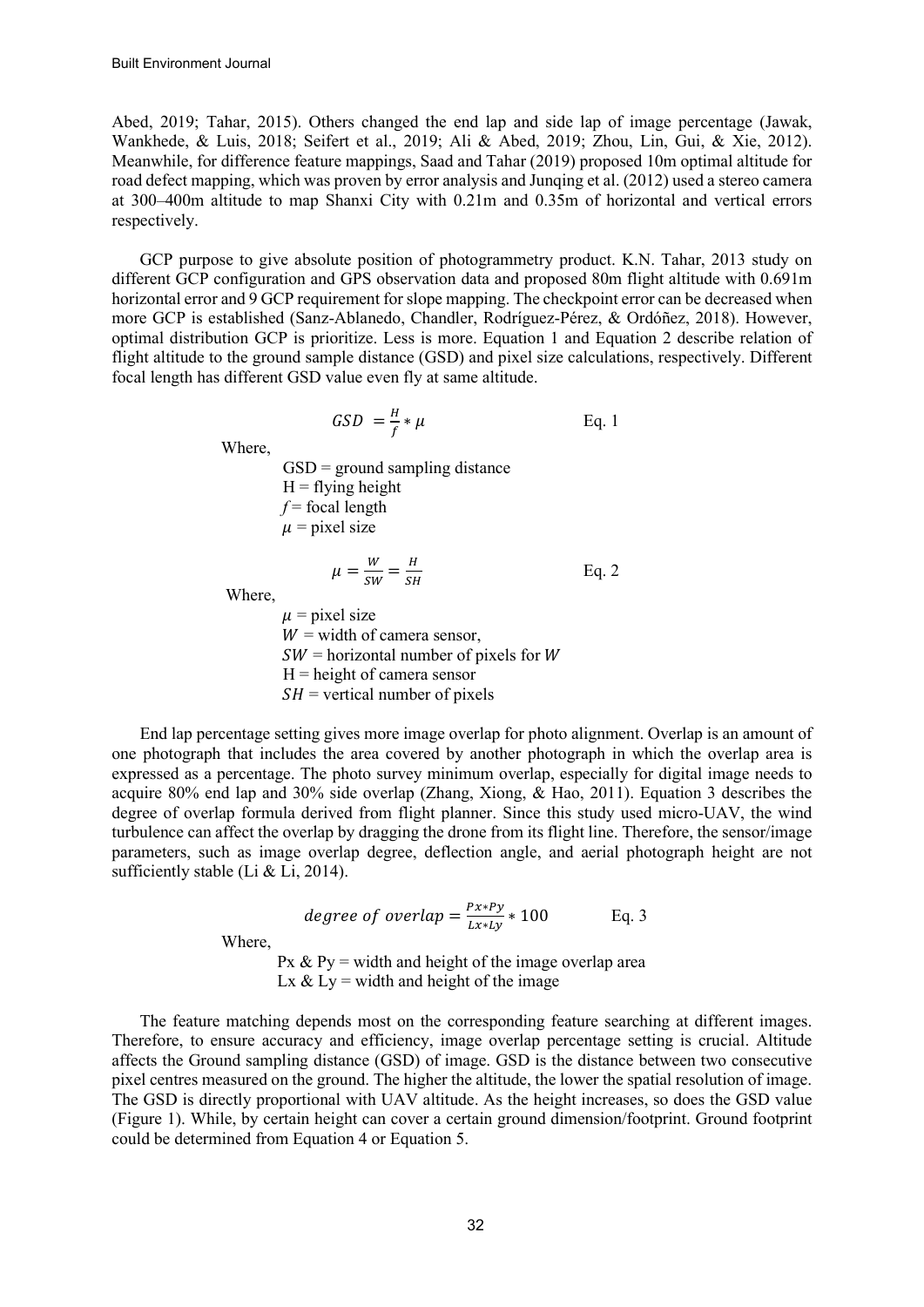$$
ground\ dimension = \mu * \frac{f}{H}
$$
 Eq. 4

$$
ground\ dimension = SI \times S
$$
 Eq. 5

Where,

 $SI = size of images$  $S = scale of photographic$ 

Meanwhile, the pixel size is derived from Equation 6.

 $\frac{x}{X} = \frac{f}{H}$  $\frac{V}{H}$  Eq. 6 Where,  $x =$  distance of object in pixel  $X =$  distance of object on ground

The same outcome can also be derived from multiplying the photo scale with image dimension (height for end lap and width for side lap). Ground dimension can solve the percentage of end lap value.

*cent end lap* =  $\frac{c - B}{c} x 100$  Eq. 7

Where,

 $C =$  footprint dimension (height or width of image on the ground)  $B =$  distance between exposure station

The objectives of this study are to determine the flight parameter, sensor parameter and GCP distribution to produce accurate DEM and DOM road. The study used GSD value 3cm, 2cm and 1 cm as constant value of analysis. Thus, each UAV fly at derived flying altitude from equation 1. This study hypothesized, lowest altitude and high overlap image (90%) will yield higher accuracy regardless of flight time and massive data storage. Because high resolution with small GSD value gives less error of displacement and more common point features are tie together with corresponding point features during align photos. Meanwhile, the best GCP network is a pyramid-based shape network because it has well distributed point including one centralize point control (5 GCPs).

#### **MATERIAL AND METHODS**

In this study, a setting on flight parameters were set on site using DroneDeploy apps. The system is user friendly and simplifies the calculation of GSD and flight time/speed by proposing the default parameter setting as present in Introduction. Table 1 show a type of parameters involved in this study. Sensor parameters test used 2 UAV which carry out in two different places. Each UAV fly at an altitude to achieve desired GSD value at 3cm, 2cm and 1cm. Thus 6 different altitude study were carried out. Figure 1 illustrates the workflow of parameters involved in this study. RMSE accuracy analysis will justify the variable of parameters. RMSE is indicates the absolute fit of the model to the data. Model acquire from GPS observation while data from photogrammetry processing. 10.26mm focal length UAV fly at Taman Wahyu, Kuala Lumpur, while 3.61mm Focal Length UAV fly at Shah Alam, Selangor (Figure 3). Both were road area with an area of 2 Ha. UAV used with respective focal length is Phantom 4 and Mavic 2 Pro. Table 2 show a specification of UAV used.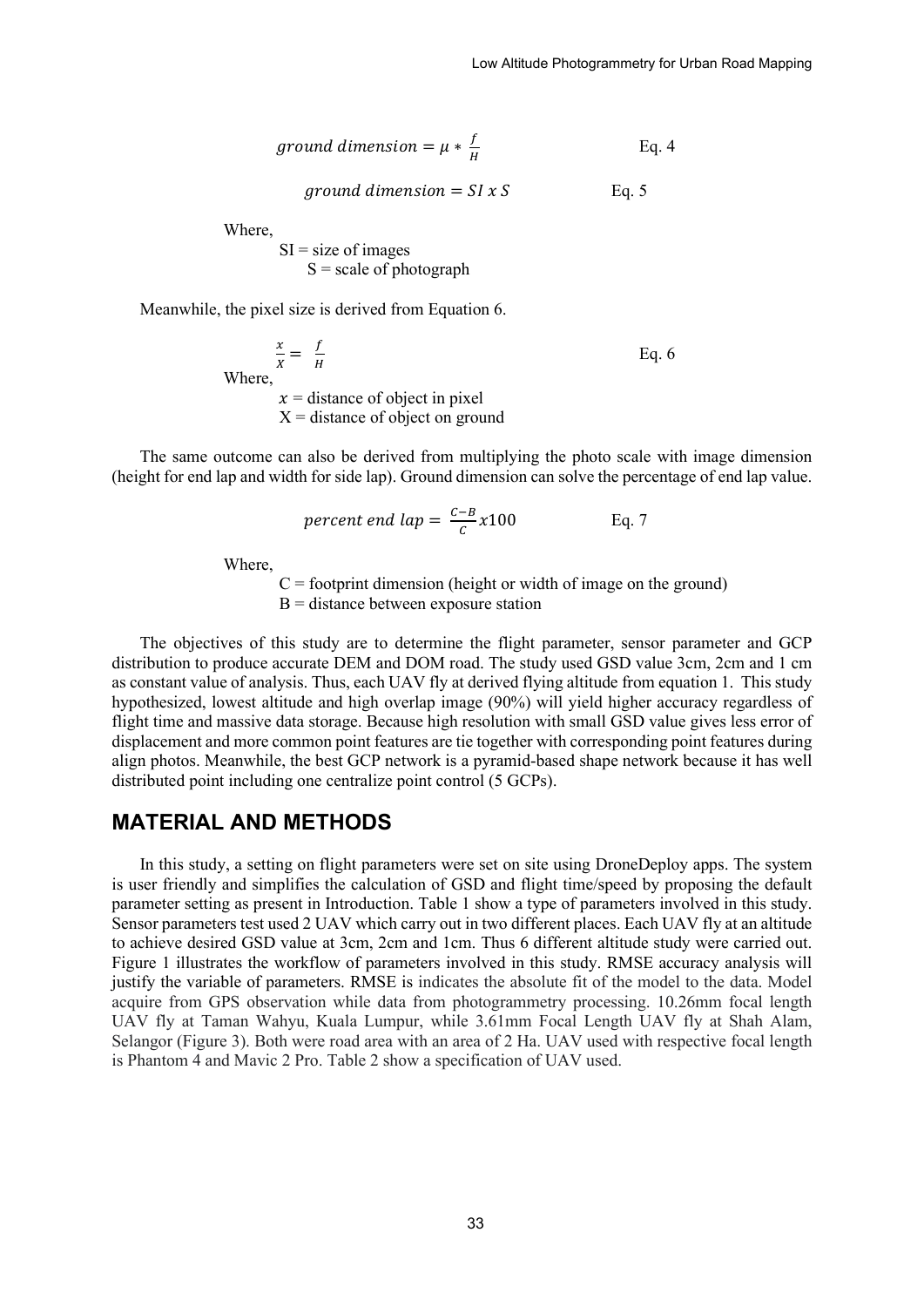| Sensor parameter | Focal length | $3.61$ mm                                | $GSD = 1cm$ , 2cm and 3cm | Altitude (m) = 20, 60, 90  |  |
|------------------|--------------|------------------------------------------|---------------------------|----------------------------|--|
|                  |              | $10.26$ mm                               |                           | Altitude (m) = 25, 65, 100 |  |
| Flight parameter | Altitude     | Based on GSD value                       |                           |                            |  |
|                  | End Lap      | 70%, 80% and 90%                         |                           |                            |  |
| GCP              | Distribution | Linear, square and pyramid-based network |                           |                            |  |
| Analysis         | Accuracy     | <b>RMSE</b>                              |                           |                            |  |

**Table 1:** Types of parameters involved in this study



**Figure 1:** Flowchart of the study



**Figure 2:** Flight line of the study areas; a) Universiti Teknologi MARA, b) Jalan Sibu, Taman Wahyu, Kuala Lumpur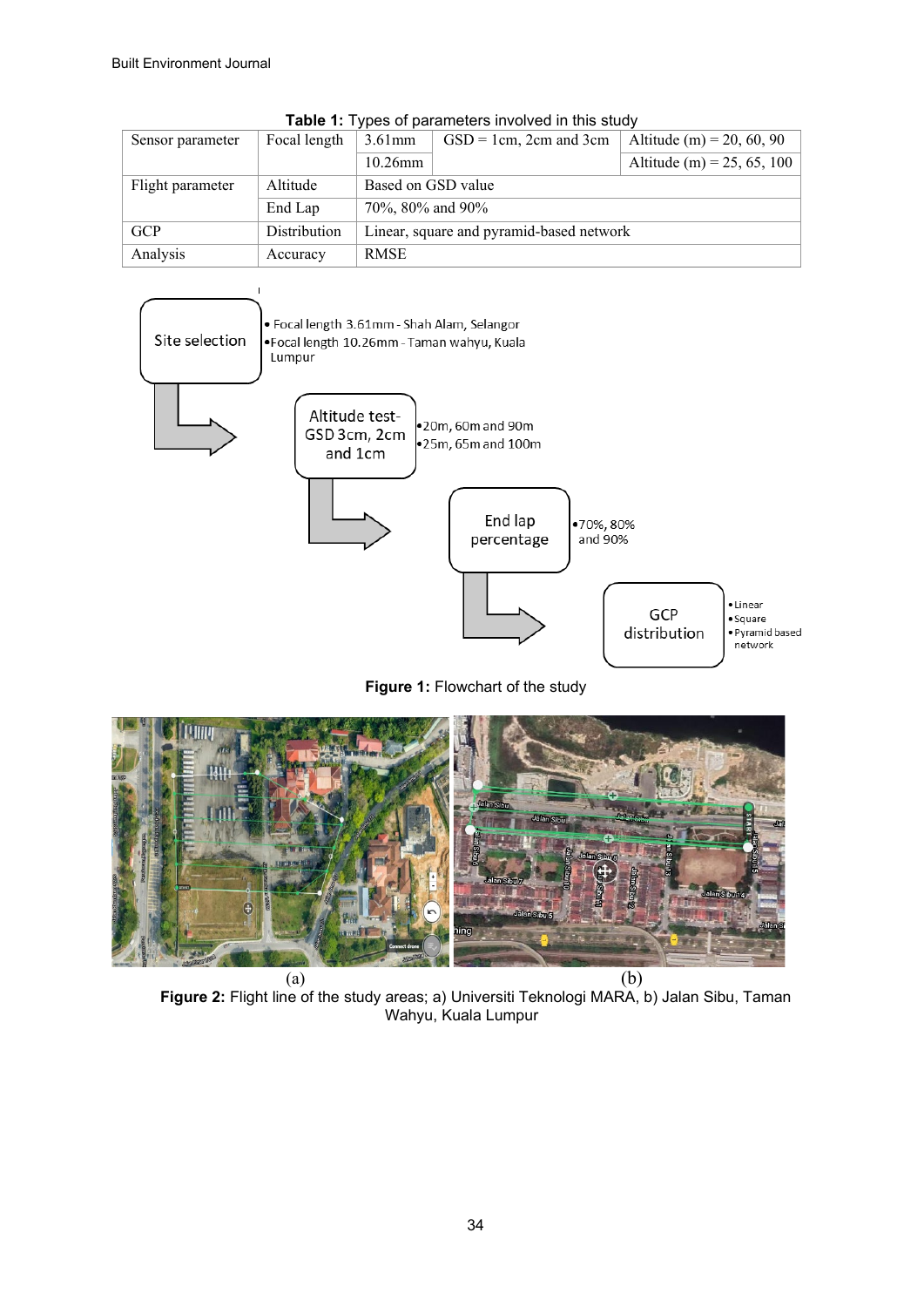|                       |                               |                    |                  |       | <b>Sensor Size</b> | <b>Image Resolution</b> |
|-----------------------|-------------------------------|--------------------|------------------|-------|--------------------|-------------------------|
| UAV                   | <b>Pixel Size</b><br>(micron) | Sensor $w$<br>(mm) | Sensor H<br>(mm) | Width | Height             |                         |
| <b>Phantom 4</b>      | 1.6                           | 6.4                | 4.8              | 4000  | 3000               |                         |
| <b>Mavic 2</b><br>Pro | 3.16                          | 17.3               | 11.53            | 5472  | 3648               | 20                      |

**Table 2:** UAV's Image specification

GCP was established using Trimble R8s, with MyRTKNet system from known GPS point with 2minute observation. GCP was well distributed based on shape to create a positioning network for photogrammetry model. Figure 3 show three basic networks of GCP distribution.



**Figure 3:** GCP networks; linear- (left), square- (middle), and pyramid square-based (right) networks

# **RESULTS AND ANALYSIS**

The result covered accuracy of check point from Orthophoto product based on different flight parameter, sensor/image parameters and GCP distribution. Table 3 show result of RMSE for UAVs flight parameters and sensor parameters. Data process using 4 GCP well distribute. While, figure 4 show a bar chart of RMSE separately for different focal length. Bar chart show a RMSE value for easting(E), northing(N) and height(H), meanwhile, dotted line indicate vector of displacement of EN and ENH. Analysis will focus on EN vector and ENH vector. Displacement of checkpoint from its original position is visualized.

| <b>Table 3: RMSE value of study</b> |               |       |       |       |       |       |       |        |       |       |
|-------------------------------------|---------------|-------|-------|-------|-------|-------|-------|--------|-------|-------|
|                                     | <b>GSD</b>    |       | lem   |       |       | 2cm   |       |        |       | 3cm   |
|                                     | MAVIC 10.26mm | 70%   | 80%   | 90%   | 70%   | 80%   | 90%   | 70%    | 80%   | 90%   |
| <b>RMSE</b><br>(m)                  | E             | 0.471 | 0.493 | 0.537 | 0.576 | 0.447 | 0.488 | 0.414  | 0.514 | 0.576 |
|                                     | N             | 0.525 | 0.543 | 0.444 | 0.439 | 0.475 | 0.49  | 0.685  | 0.576 | 0.556 |
|                                     | EN            | 0.705 | 0.733 | 0.697 | 0.724 | 0.652 | 0.692 | 0.800  | 0.772 | 0.801 |
|                                     | H             | 2.783 | 2.298 | 2.476 | 0.332 | 2.849 | 0.17  | 2.873  | 3.255 | 0.943 |
|                                     | <b>ENH</b>    | 2.871 | 2.412 | 2.572 | 0.797 | 2.923 | 0.712 | 2.982  | 3.345 | 1.237 |
|                                     | P4 3.61mm     |       |       |       |       |       |       |        |       |       |
| <b>RMSE</b><br>(m)                  | E             | 0.491 | 0.538 | 0.732 | 0.769 | 0.758 | 0.806 | 0.532  | 0.432 | 0.525 |
|                                     | N             | 0.655 | 0.632 | 0.55  | 0.479 | 0.5   | 0.371 | 0.922  | 0.947 | 0.911 |
|                                     | EN            | 0.819 | 0.830 | 0.916 | 0.906 | 0.908 | 0.887 | 1.064  | 1.041 | 1.051 |
|                                     | H             | 4.706 | 4.154 | 4.01  | 1.238 | 4.472 | 1.03  | 9.95   | 7.216 | 9.899 |
|                                     | <b>ENH</b>    | 4.777 | 4.236 | 4.113 | 1.534 | 4.563 | 1.359 | 10.007 | 7.291 | 9.955 |

Lowest RMSE EN value of Mavic is 0.652m recorded at 2cm GSD with 80% end lap. Lowest RMSE EN value of Phantom 4 is 0.819m recorded at 1cm GSD with 70% end lap. Highest RMSE EN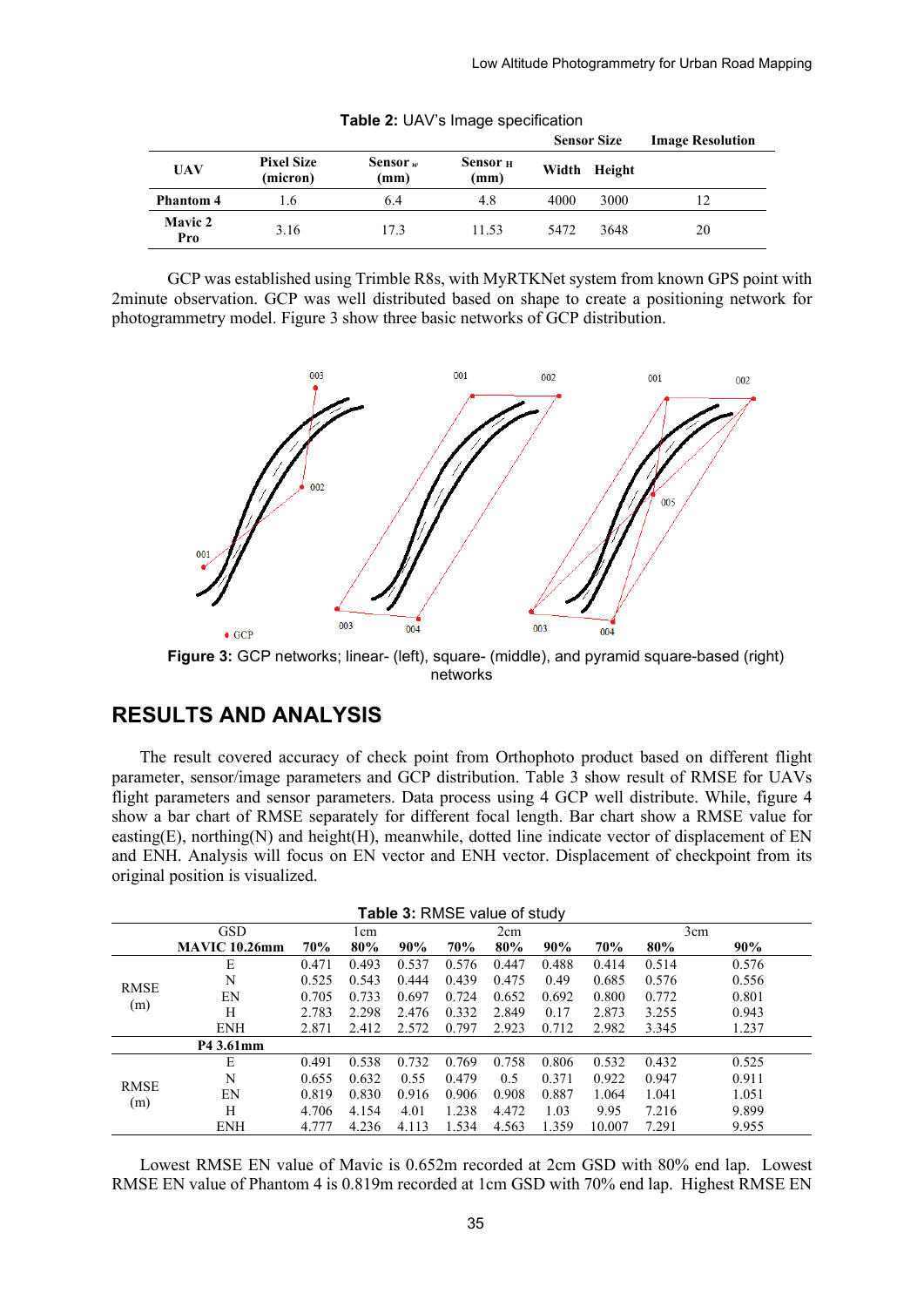value of Mavic is 0.8m at 3cm GSD with 90% end lap. Highest RMSE EN value of Phantom is 1.064m at 3cm GSD with 90% end lap. The accuracy of the result is different due to the different GSD and flying altitude. the sensitivity of camera lens to the road features is reduced when it captured away from slope. 90% end lap record high RMSE because error accumulate by high image overlap.

Lowest RMSE ENH value of Mavic is 0.712m recorded at 2cm GSD with 90% end lap. Lowest RMSE ENH value of phantom 4 is 1.359m recorded at 2cm GSD with 90% end lap. Highest RMSE ENH value of Mavic is 3.345m at 3cm GSD with 80% end lap. Highest RMSE ENH value of Phantom is 10.007m at 3cm GSD with 70% end lap. This result shows a low RMSE acquire for 90% end lap image. Thus, indicate a low H value acquired which compensate to high value of EN of respective group.

The coverage area is reduced when focal length is increased. Therefore, a suitable focal length must be use for road mapping job. In this study it was found that longest focal length 10.26mm is suitable for road mapping. 70% end lap with 1cm GSD is the best parameter. Study use selected parameter for GCP distribution study. It was tested for 3 types of GCP network.



**Figure 4:** Accuracy assessment of UAVs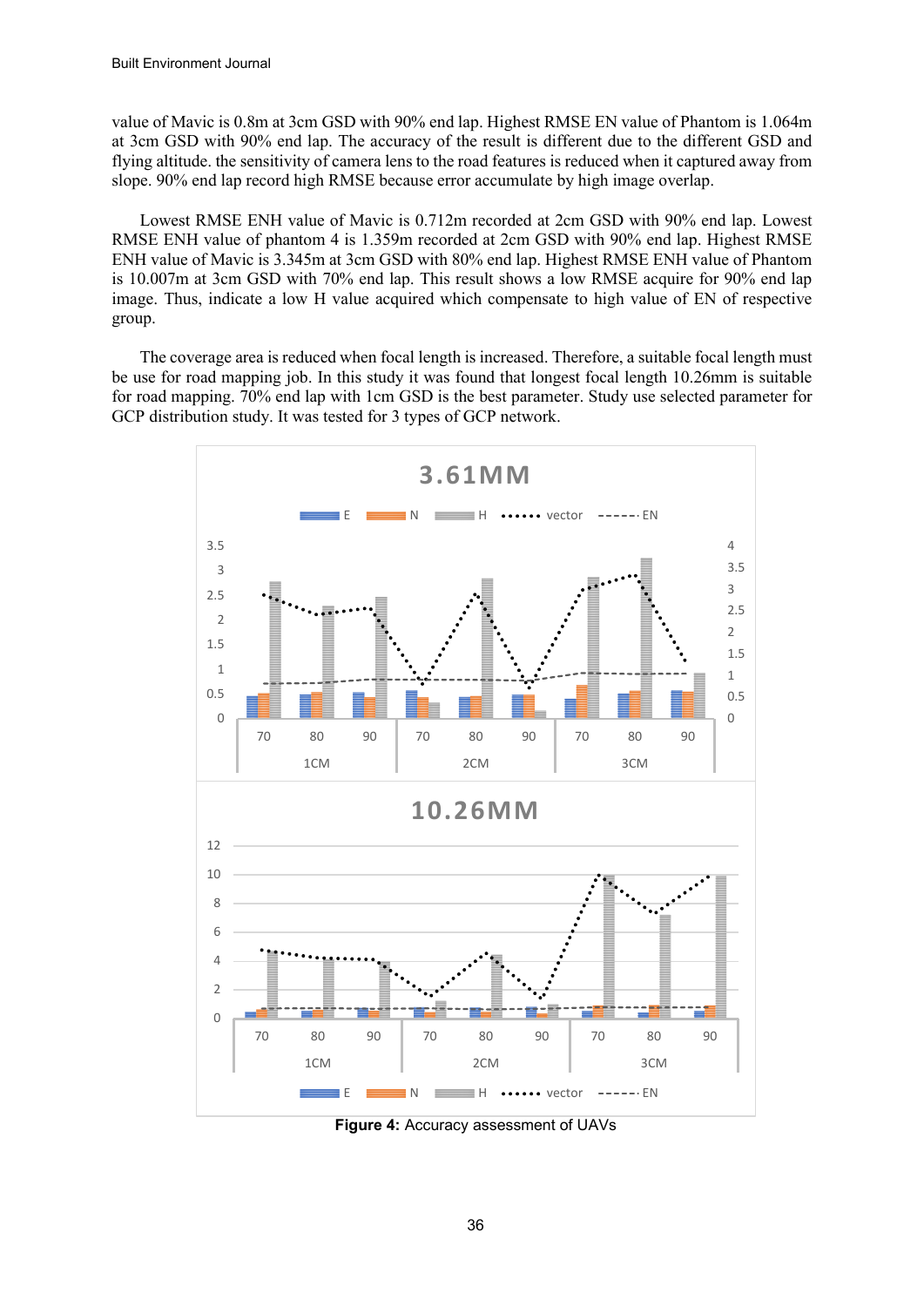Table 4 show a GCP distribution shape-based network. Result show pyramid-based network have lows E, N and H value from all tested GCP network. However, it is okay to use linear or square network unless, well acquaint about tolerance of error for our job and what is the useful of the product for.

| Table 4: GCP distribution shape- network |        |        |               |  |  |  |
|------------------------------------------|--------|--------|---------------|--|--|--|
|                                          | linear | square | pyramid based |  |  |  |
| E(m)                                     | 0.498  | 0.471  | 0.421         |  |  |  |
| N(m)                                     | 0.54   | 0.525  | 0.473         |  |  |  |
| H                                        | 2.85   | 2.783  | 2.19          |  |  |  |



**Figure 5:** Checkpoint accuracy from different GCP distribution

### **CONCLUSION AND FUTURE WORK**

Photogrammetry-based mapping was an accurate method for road mapping. Due to its high maneuverability in congested area and non-invasive technique, it provided ease with accuracy guarantee for surveyor. High correlation was observed between altitude and end lap image percentage, focal length sensor, and shape-based GCP network in which it positively affected RMSE value. However, care should be exercised in areas of more topographic variation which does not extremely affect accuracy since the maximum slant of road available is not more than 10°. Additionally, photogrammetry is a suitable and reasonable method to map a wide and long road reserve with accuracy guarantee.

The coverage area is reduced when focal length is increased. Therefore, a suitable focal length must be use for road mapping job. In this study it was found that longest focal length 10.26mm is suitable for road mapping. 70% end lap with 1cm GSD or 25m altitude is the best parameter. GCP had increased the accuracy of map. By increased and well distribute GCP over the project area, accuracy increased by 1% of position. Based on the analysis section, each network contributed errors in photogrammetric block. Optimal network of GCP is pyramid based network.

Further research is necessary to determine suitable methods for modelling road defect structure. The study included flight parameter from multiple altitude image captures to combine large and mini scales of features (pothole). Broad scale could provide effective time and cost to map road alignment and area deterioration. Therefore, complimenting the two-way photogrammetry product derived from different resolutions is vital.